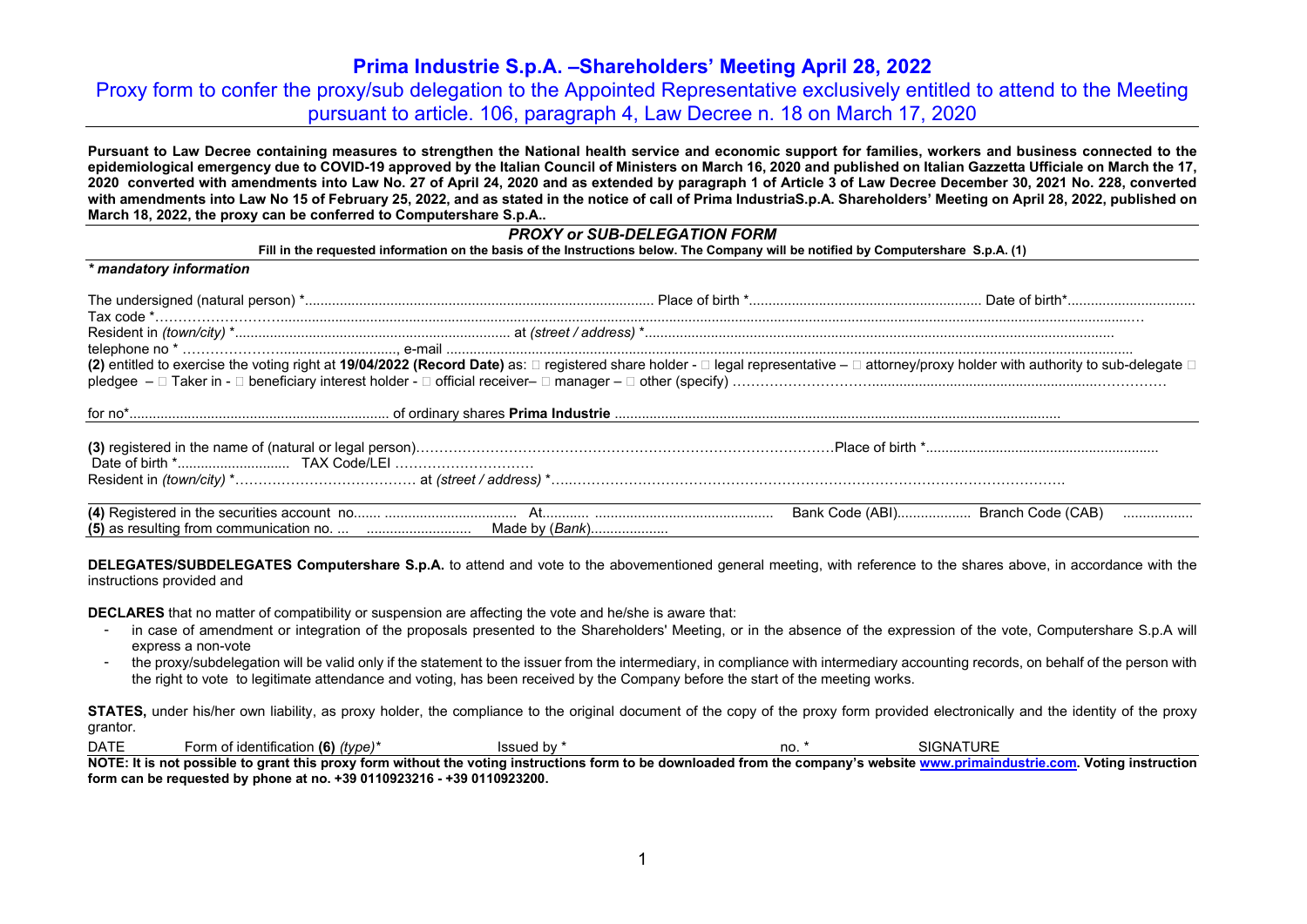Proxy form to confer the proxy/sub delegation to the Appointed Representative exclusively entitled to attend to the Meeting pursuant to article. 106, paragraph 4, Law Decree n. 18 on March 17, 2020

# *VOTING INSTRUCTION*

*WARNING*

*The voting instructions form may require changes to include any additional proposals submitted individually by the shareholders by April 12, 2022, therefore, according the provisions of the meeting notice, this form will be integrated and republished on the website with the new proposals. In the event of submission of proposals that imply the issue of new voting instructions, the instructions already conferred on the only topic subject to integration lose their validity and will regain it only after issuing voting instructions also on the new proposals. However, the voting instructions on the other topics remain valid and effective.*

The undersigned *(7)*

**INSTRUCTS** the Appointed Representative to vote at the above indicated shareholders' meeting as follow *(8)*

|  |  | <b>RESOLUTIONS TO BE VOTED (9)</b> | <b>VOTING</b><br><b>INSTRUCTION</b><br>$F(for)$ , C (against),<br>(abstain) |
|--|--|------------------------------------|-----------------------------------------------------------------------------|
|--|--|------------------------------------|-----------------------------------------------------------------------------|

| 1. (item 1) 2021 Annual Report and relevant documents: consequent resolutions. Examination of the 2021 Group Annual Consolidated<br><b>Report and Sustainability Report.</b> |  |  |
|------------------------------------------------------------------------------------------------------------------------------------------------------------------------------|--|--|
| <b>Section A</b> – vote for resolution proposed by the Board of Directors (9)                                                                                                |  |  |
| Section A2 – vote for possible proposal presented pursuant to article 126-bis, paragraph 1, penultimate period, of TUF (10)                                                  |  |  |

| 2. (item 2) Destination of company result and distribution of dividends.                                                                        |  |  |
|-------------------------------------------------------------------------------------------------------------------------------------------------|--|--|
| r resolution proposed by the Board of Directors (9)<br>Section $A -$<br>· vote for                                                              |  |  |
| TUF (10)<br><b>Section A2</b><br>- vote for possible proposal presented pursuant to article 126-bis, paragraph<br>. penultimate period.<br>n of |  |  |

| 1. 3. (item 3) Approval of the second section of the Report on the Remuneration Policy and the Fees paid ex article 123 ter, comma 6 of T.U.F. |  |  |
|------------------------------------------------------------------------------------------------------------------------------------------------|--|--|
| <b>Section A</b> – vote for resolution proposed by the Board of Directors (9)                                                                  |  |  |
| <b>Section A2</b> – vote for possible proposal presented pursuant to article 126-bis, paragraph 1, penultimate period, of TUF (10)             |  |  |

| 4. (item 4) Appointment and remuneration of the Board of Statutory Auditors and of its President for the years 2022, 2023 and 2024: |  |  |
|-------------------------------------------------------------------------------------------------------------------------------------|--|--|
| 4.1 Appointment of the Board of Statutory Auditors for the years 2022, 2023 and 2024;                                               |  |  |
| Section A – vote For the list with the number to be fill in the side box or vote Contrary/Abstention to all lists (11)              |  |  |

| 5. (item 4) Appointment and remuneration of the Board of Statutory Auditors and of its President for the years 2022, 2023 and 2024: |  |  |
|-------------------------------------------------------------------------------------------------------------------------------------|--|--|
| 4.2 Determination of the remuneration of the Board of Statutory Auditors for the years 2022, 2023 and 2024;                         |  |  |
| $\mid$ Section A – vote for resolution proposed by the Board of Directors                                                           |  |  |
| Section $A2$ – vote for possible proposal presented pursuant to article 126-bis, paragraph 1, penultimate period, of TUF (10)       |  |  |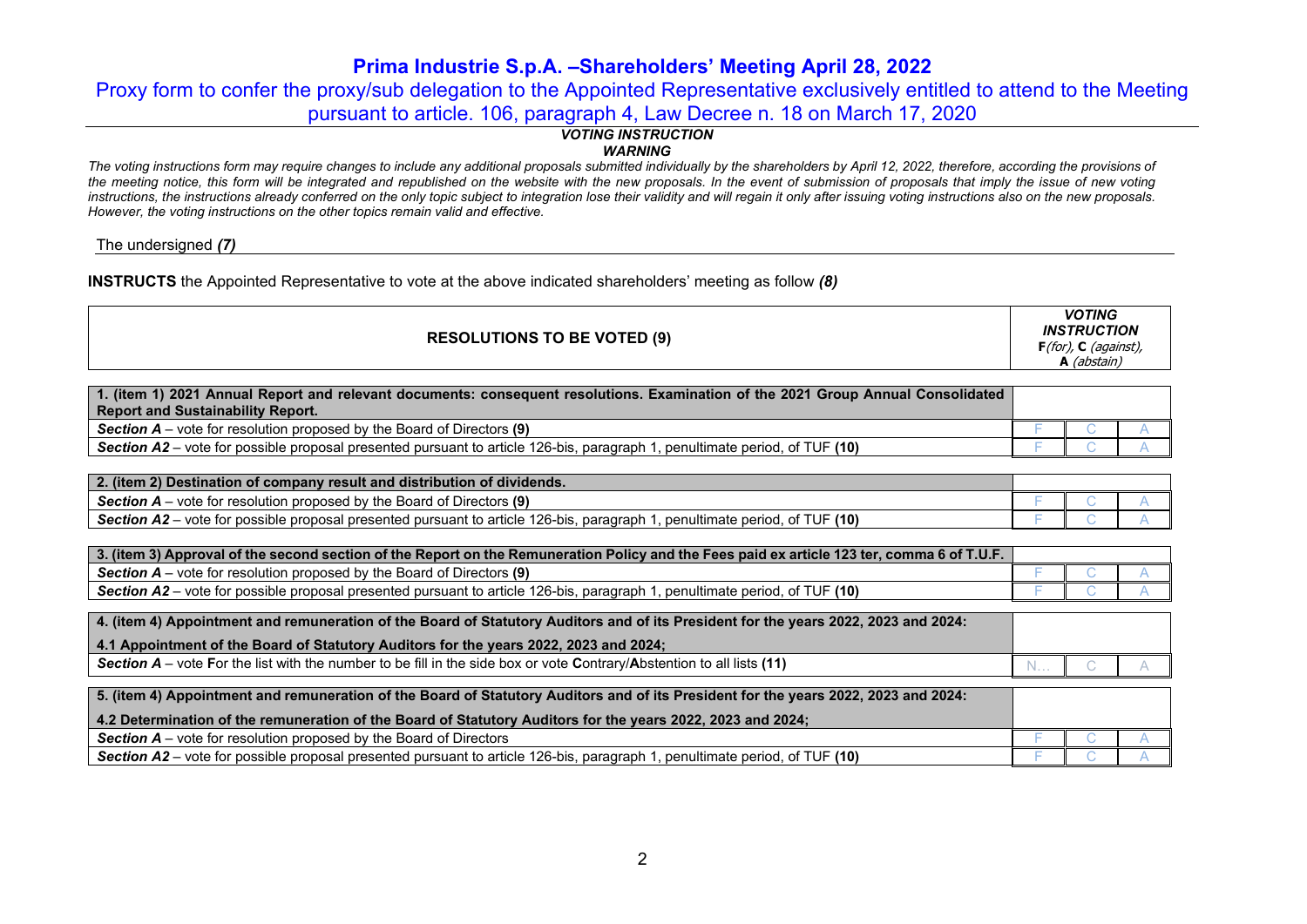Proxy form to confer the proxy/sub delegation to the Appointed Representative exclusively entitled to attend to the Meeting pursuant to article. 106, paragraph 4, Law Decree n. 18 on March 17, 2020

| 6. (item 5) Resolutions concerning purchase and disposal of treasury stocks ex articles 2357 and 2357-ter of Civil Code, subject to the<br>revocation of the Shareholders' resolution on April 20, 2021. |  |  |
|----------------------------------------------------------------------------------------------------------------------------------------------------------------------------------------------------------|--|--|
| <b>Section A</b> – vote for resolution proposed by the Board of Directors                                                                                                                                |  |  |
| <b>Section A2</b> – vote for possible proposal presented pursuant to article 126-bis, paragraph 1, penultimate period, of TUF (10)                                                                       |  |  |

| Derivative action against Directors                                                                                                                                                                                                            |  |  |
|------------------------------------------------------------------------------------------------------------------------------------------------------------------------------------------------------------------------------------------------|--|--|
| Vote for proposed derivative action pursuant art. 2393, subsection 2, of Italian civil code upon approval of the annual financial statements (If no<br>voting instruction are indicated, the Appointed Representative will vote $C$ – against) |  |  |

DATE SIGNATURE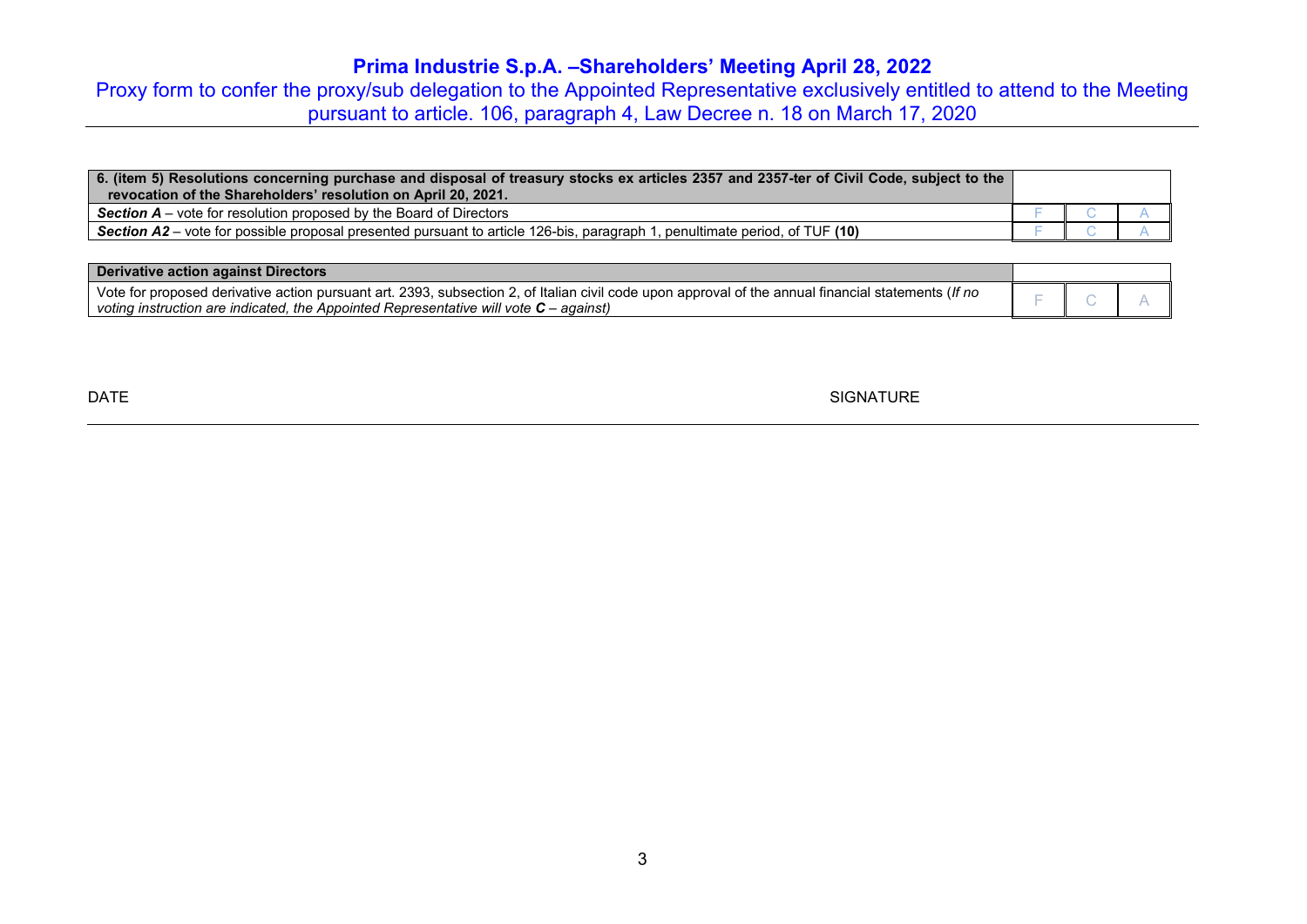Proxy form to confer the proxy/sub delegation to the Appointed Representative exclusively entitled to attend to the Meeting pursuant to article. 106, paragraph 4, Law Decree n. 18 on March 17, 2020

### *Instructions for filling in and submitting the form*

- *1. The Proxy form must be notified to the Company (together with a valid ID document and, in case, the documentation providing proof of the signatory power) via the Appointed Representative together with the Voting Instructions reserved to him within 12 noon of April 27,2022, using one of the following methods:*
	- *1) Registered Email Holders (PEC): as an attachment document (PDF format) sent to primaindustrie@pecserviziotitoli.it in the event that the Proxy Grantor (as Individual or as Legal Entity) is a Registerd Email Holder;*
	- *2) Digital Signature Holders (FEA): as an attachment document with digital signature sent to primaindustrie@pecserviziotitoli.it in the event that the Proxy Grantor (as Individual or as Legal Entity) is a Digital Signature Holder;*
	- *3) Common Email address Holders: as an attachment document (PDF format) sent to primaindustrie@pecserviziotitoli.it. In this case the hard copy of the proxy shall be sent via ordinary mail service to Computershare S.p.A. via Nizza 262/73, 10126 Turin, Italy;*
	- *4) Via FAX: number +39 0110923202*

### *The use of different email address than those mentioned above or a delay respect to the deadline, as well as the only use of ordinary mail service, will not ensure the correct submission of the proxy.*

- *2. Specify the capacity of the proxy signatory and, where applicable, attach documentary proof of his power.*
- 3. *To be completed only if the registered shareholder is different from the proxy signatory; mandatory indications on relevant personal details must be included.*
- *4. Provide the securities account number, Bank Codes and Branch Codes of the Depository, or in any case its name, available in the securities account statement.*
- *5. Reference to the communication made by the intermediary and its name.*
- *6. Provide details of a valid form of identification of the proxy signatory.*
- *7. Provide the name and surname of the signatory of the Proxy form and Voting instructions.*
- *8. In accordance to art. 106 DL 17.3.2020 no. 18, the exclusive appointed representative may receive sub-delegations but it is liability of the proxy holder to provide appropriate voting instruction accordingly to the instructions submitted by the original proxy grantor.*
- *9. The resolutions proposed to the shareholders' meeting, which are briefly referred to herein, are reported in the Reports published on the company website www.primaindustrie.com.*

*Computershare S.p.A., as Appointed Representative, has not personal interest or on behalf of third party in the proposals mentioned, however, in the event of unknown circumstances or in the event of amendment or integration to the motion presented to the meeting, Computershare does not intend to vote in a manner incompatible with the instructions received in Sections A and A2.* 

*The vote is expressed by ticking the relevant box between the following: F (for), C (against) or A (abstention).*

- *10. There is the Section A2 to receive instructions when an alternative, complementary or additional resolution to the motion proposed by the Board of Directors had been presented*  and published pursuant to art. 126-bis of the TUF, within the term and in the cases provided. The Appointed Representative shall vote on each motion in accordance with the *instructions and the delegating party shall give instructions consistent with the type of proposals (alternative or complementary) published.*
- 11. *Indicate the number of the list or the proposal (as provided on the Company website) that you want to vote "for" or indicate your preference to vote against (C) or to abstain (A) which will apply to all lists/proposals. If only one list/proposal is presented, the voting instructions will relate to that one.*